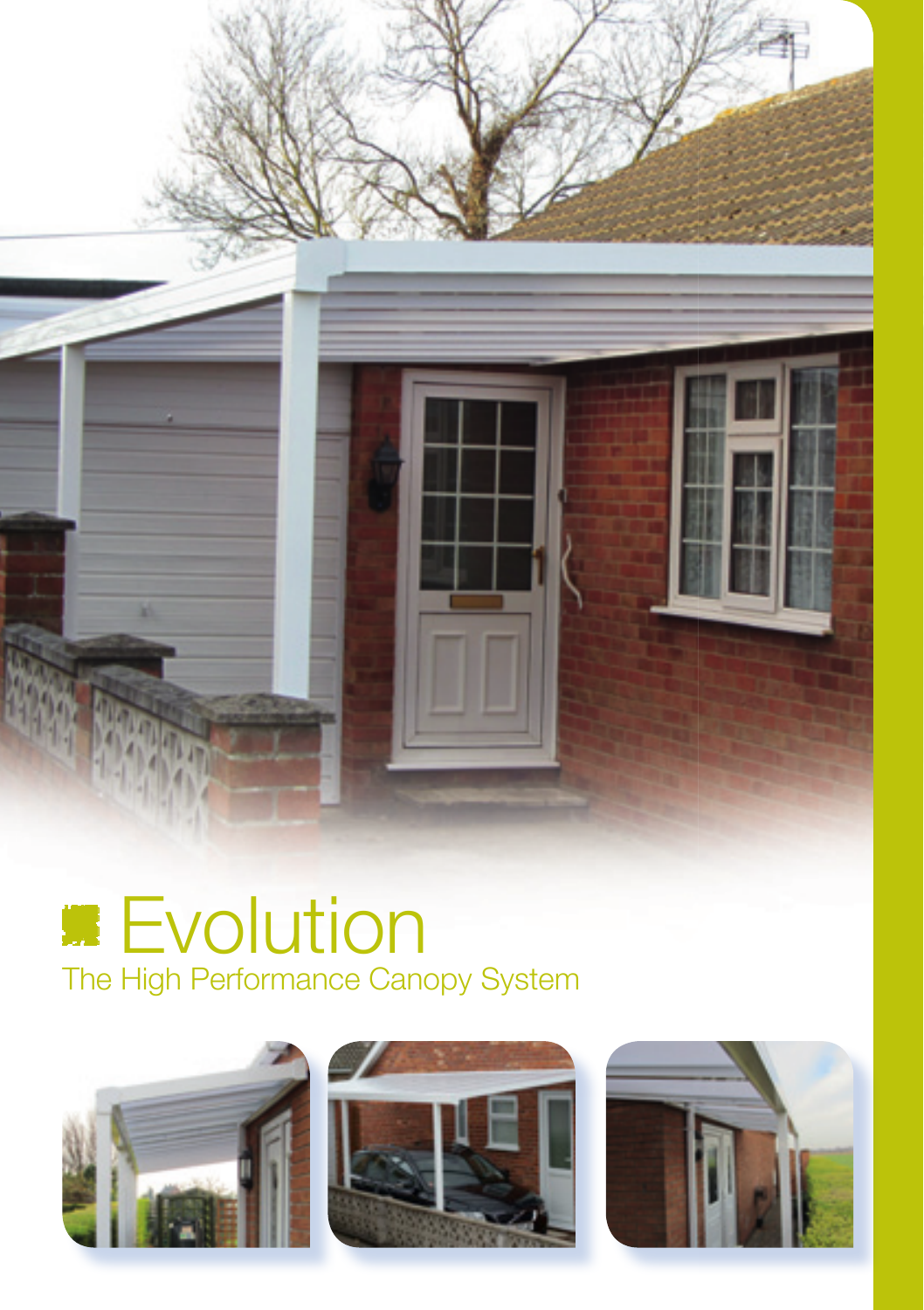## **Evolution** The High Performance Canopy System

The Evolution Canopy is an exciting new system, encompassing a modern design with clean sight lines providing ease of installation. In addition, its high structural performance ensures this system is an ideal choice for domestic, DIY and commercial applications.

#### **This highly versatile system offers a solution for many applications such as:**

- **• car ports**
- **• covered seating areas**
- **• covered play areas**
- **• porches**
- **• patio canopies**
- **• caravan shelters**
- **• cycle shelters**
- **• smoking shelters**
- **• walk way covers**

The system can be supplied in modular kit format (please see size matrix) as well as bespoke sizes and configurations.

#### **Standard Size Matrix**

| <b>WIDTHS</b>                                                |  |  |  |  |  |  | $\vert$ 2.5m $\vert$ 3m $\vert$ 3.5m $\vert$ 4m $\vert$ 4.5m $\vert$ 5m $\vert$ 5.5m $\vert$ 6m $\vert$ 7m $\vert$ |  |  |  |
|--------------------------------------------------------------|--|--|--|--|--|--|--------------------------------------------------------------------------------------------------------------------|--|--|--|
|                                                              |  |  |  |  |  |  |                                                                                                                    |  |  |  |
| <b>PROJECTIONS</b> 1600mm 2100mm 2600mm 3100mm 3600mm 4100mm |  |  |  |  |  |  |                                                                                                                    |  |  |  |

For specific non-standard projections please contact your local distributor for technical support.

The kits are supplied with all the fixings and sealants required for a standard installation and also includes a comprehensive fitting guide.











Wall Plate Glazing Bar Eaves Beam Sheet End Trim Canopy Post/ Foot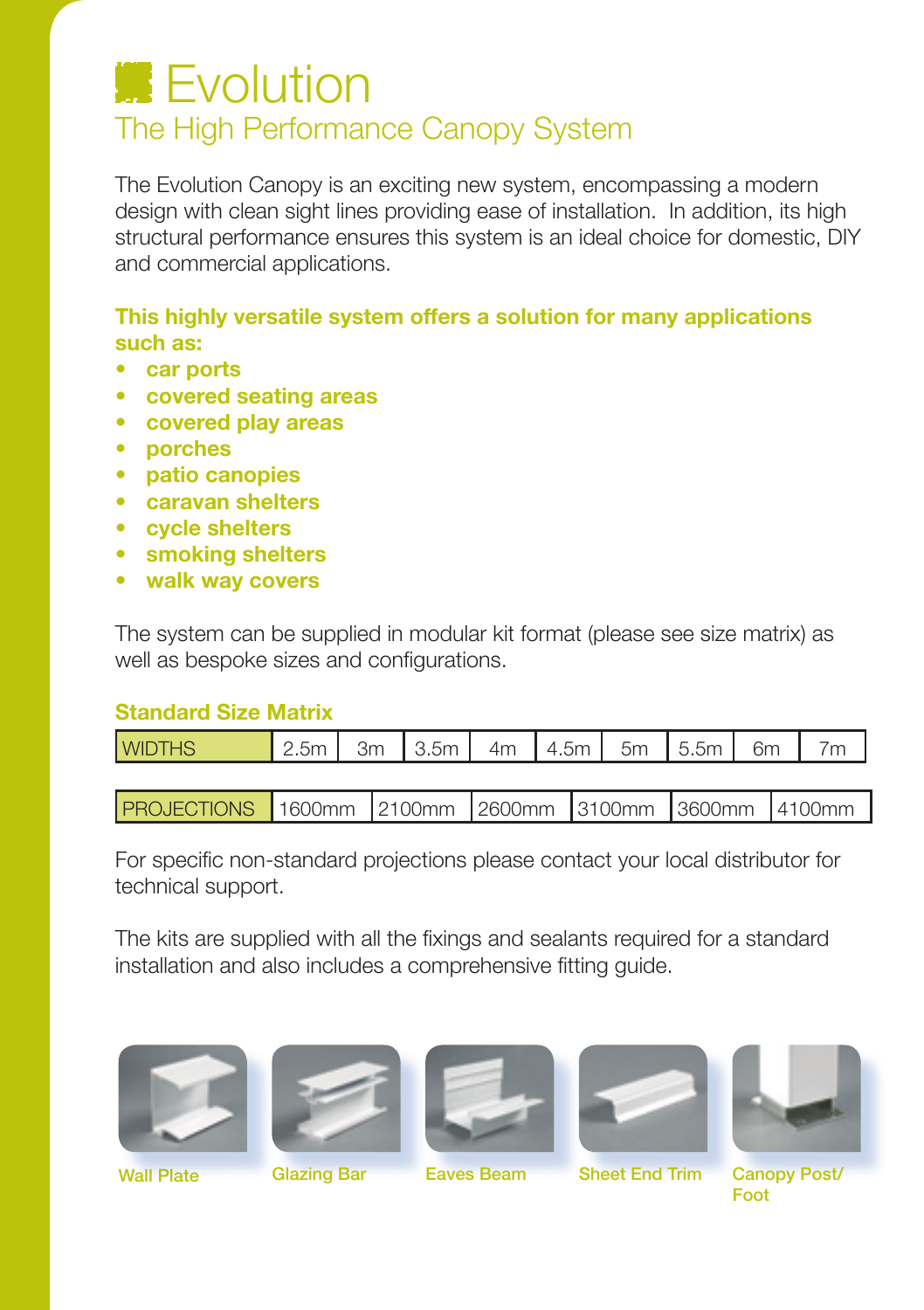#### Gable Roof Design

### System Features

- The system is manufactured in maintenance free powder coated aluminium in white as standard with any RAL no. colour available at extra cost and lead time.
- The canopy is glazed with 16mm triple wall UV stabilised polycarbonate sheeting offering greater flexibility in canopy design with enhanced strength and rigidity, available in clear, bronze or opal tints.
- The standard canopy range is available on a 5 working day lead time.
- The eaves beam cleverly double's as an integral box gutter utilising the support posts as down pipes with the rain water exiting through the variable height post feet.
- The system can accommodate pitches from 5 degrees to 20 degrees, on standard modular kits the maximum projection is achieved at a pitch of 5 degrees.
- As well as the standard lean too configuration the system can be specified as a gable roof design with the wall plates bolted back to back to form a ridge supported between two host walls or as a fee standing option supported on posts.